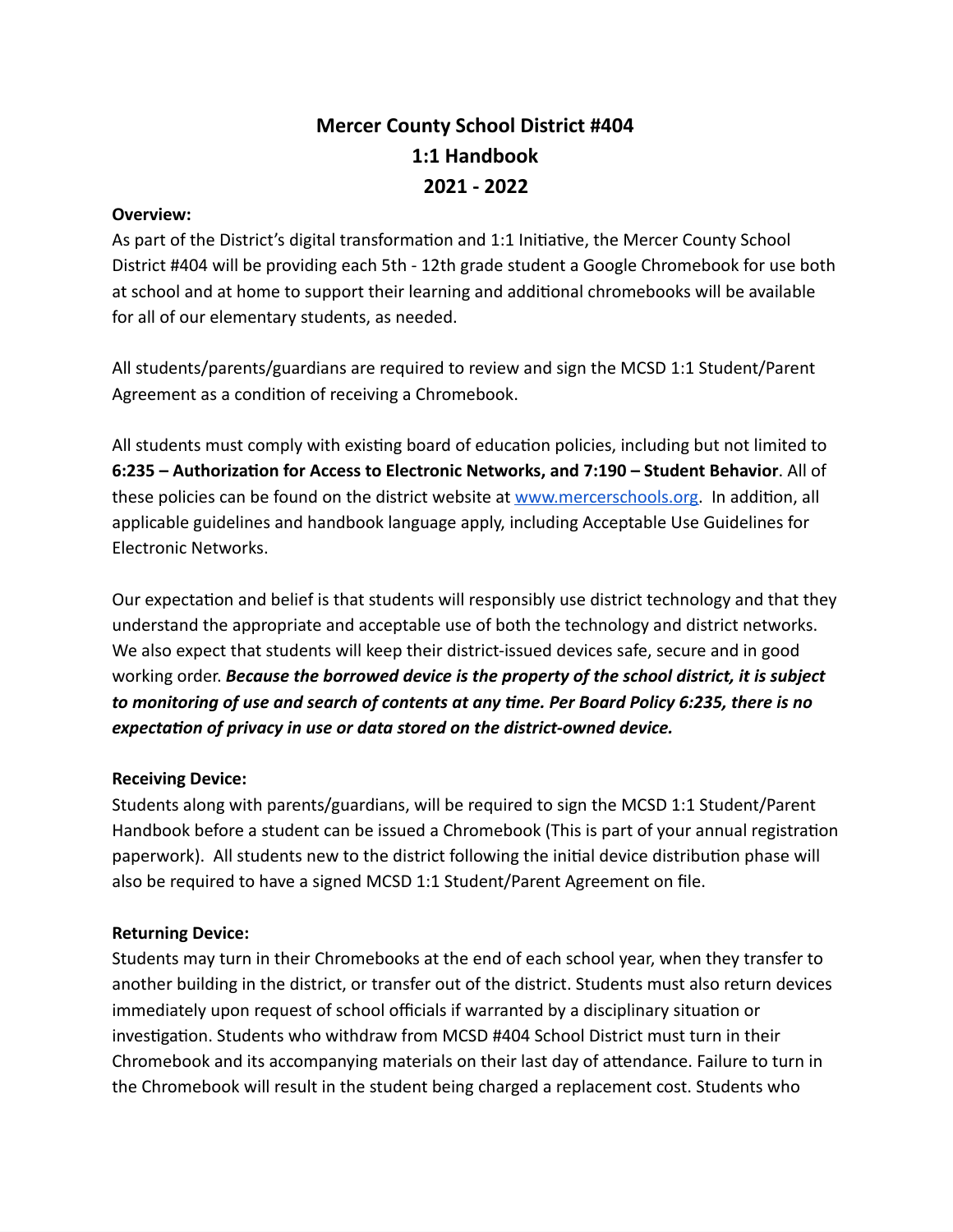refuse to voluntarily turn in their Chromebook or fail to pay the full replacement cost will also be responsible for the payment of all costs, including but not limited to attorney's fees, incurred by the district to recover the Chromebook or any owed fees.

# **Repair and/or Replacement Costs:**

Loss, theft, or damage of a device must be reported to school officials as soon as feasible. School administrators and technology staff will assess the situation and confirm costs to be assessed to the student/parent. Repair/Replacement charges will be communicated to your student and in a letter mailed to your home.

# **Administrator-Initiated Restrictions:**

Noncompliance with the expectations of the MCSD #404 Student/Parent Handbook or violation of the District Technology Policies as outlined in the overview section of this document can result in the loss of privilege to use, or restricted access to, district-provided technology as a consequence for misuse or a safety measure with a particular student. If this is the case, a school administrator has the authority to make arrangements that may deny or restrict access to the resource in question. The use of technology is a privilege that will only be afforded to students who abide by the District's Acceptable Use policy. Other disciplinary actions defined in Board Policy may be applicable.

#### **Students with Disabilities:**

MCSD #404 School District is committed that all students will have the tools needed to access the curriculum. The device that students with disabilities use will be determined individually by their individualized education program (IEP) or other appropriate plan. For some students this may be a Chromebook, and for others it may be a specialized device that allows for access and meets the unique needs of the student. Devices will not be exchanged and replaced without consideration given to each individual situation. In the case where a Chromebook is not the appropriate electronic device, another type of device will be considered to assist the student in accessing the curriculum.

# **Use of Cameras & Microphones:**

● Use of the Chromebook to record images, video or audio in the classroom is permitted only when approved by the classroom teacher.

● All electronic recordings created with the device must comply with district policies and state and federal laws.

● Due to privacy requirements, any recorded content must not be shared beyond the classroom unless approved by participants and the teacher.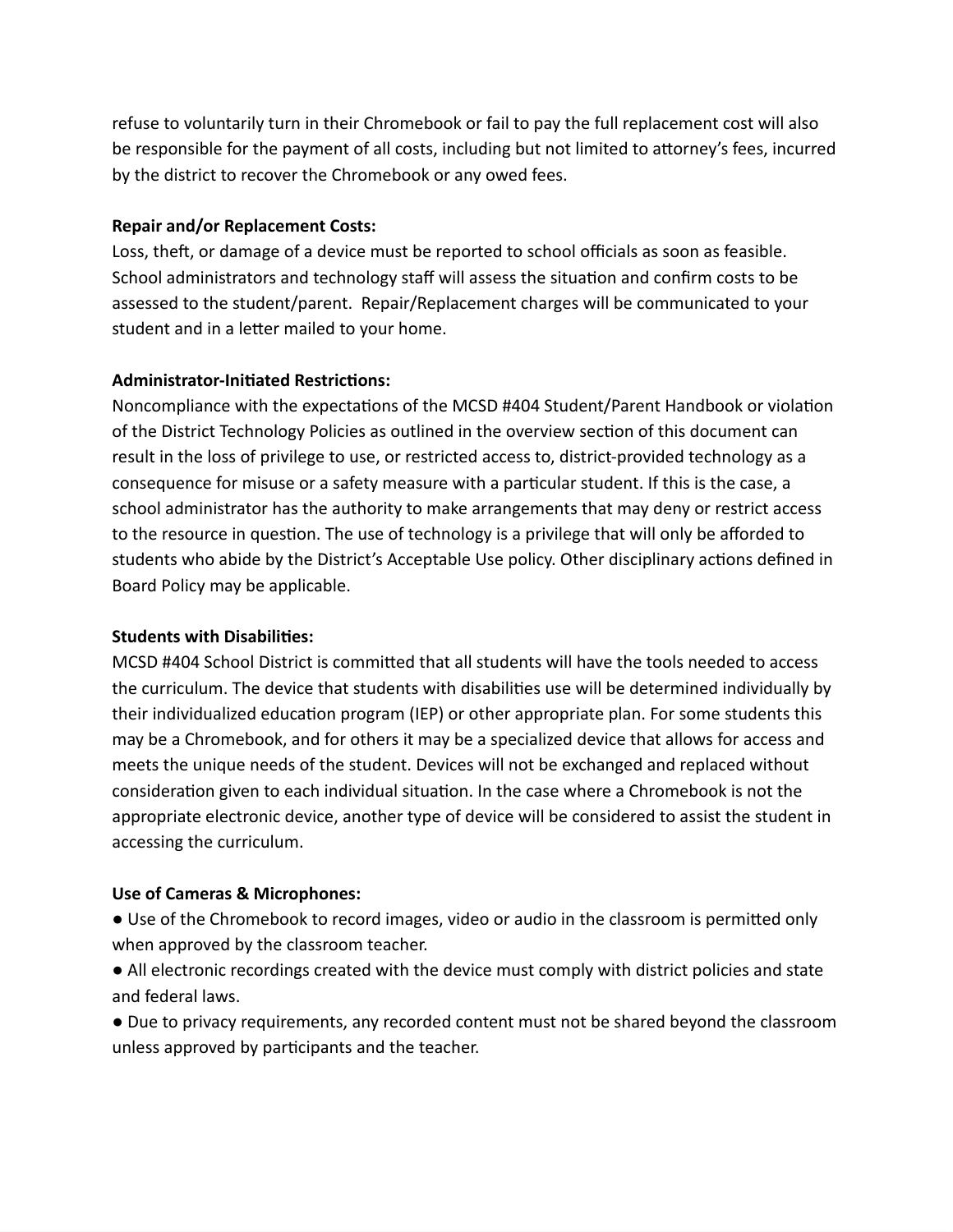#### **Recording Equipment**

The Chromebook comes equipped with audio and video recording capabilities through a built-in microphone and front-facing camera.

# **Use of Recording Equipment**

Use of electronic recording devices is prohibited if it compromises the privacy interests of individuals, or involves harassment and bullying. Use of the Chromebook in a manner that violates district policy may result in revocation of the device and further disciplinary consequences. Use of the Chromebook and other devices with audio and video recording capabilities during instructional time is at the discretion of the teacher. The student must obtain prior approval to use the device for such purposes. Any electronic recordings obtained with the recording device are only for instructional/educational purposes and individual use.

Therefore, electronic recordings obtained with the Chromebook may not be shared, published, or rebroadcasted for any reason by the student without permission. Furthermore, users of the Chromebook should be aware that state and federal laws in many instances prohibit secret or surreptitious recordings undertaken without the knowledge and consent of the person or persons being recorded. Violations of state and federal recording laws can be reported to the proper authorities.

# **Chromebook Care**

Students will need to carefully transport their fully charged Chromebook to school every day. Chromebooks may be transported in student-provided backpacks or cases. **Careful placement in a backpack is important** . Never throw or drop a backpack or bag that contains a Chromebook. Never place a Chromebook in a backpack or bag that contains food, liquids, heavy, or sharp objects. While the Chromebook is scratch resistant, it is not scratch proof. Avoid using sharp objects on the Chromebook. The Chromebook screen is glass and is vulnerable to cracking. **Never place heavy objects on top of the Chromebook** and avoid dropping your Chromebook. Never keep a Chromebook in a vehicle with extreme temperatures (hot or cold). Do not use the chromebook to charge a cell phone as this may fry the battery in the chromebook.

# **Chromebook Battery**

Students will be expected to charge their Chromebook each night in preparation for school. It is the student's responsibility to charge the Chromebook at home and ensure it is ready for use in school each day. Failure to do so may result in the student's inability to participate in classroom learning activities. Classrooms will have limited means to support charging during class time.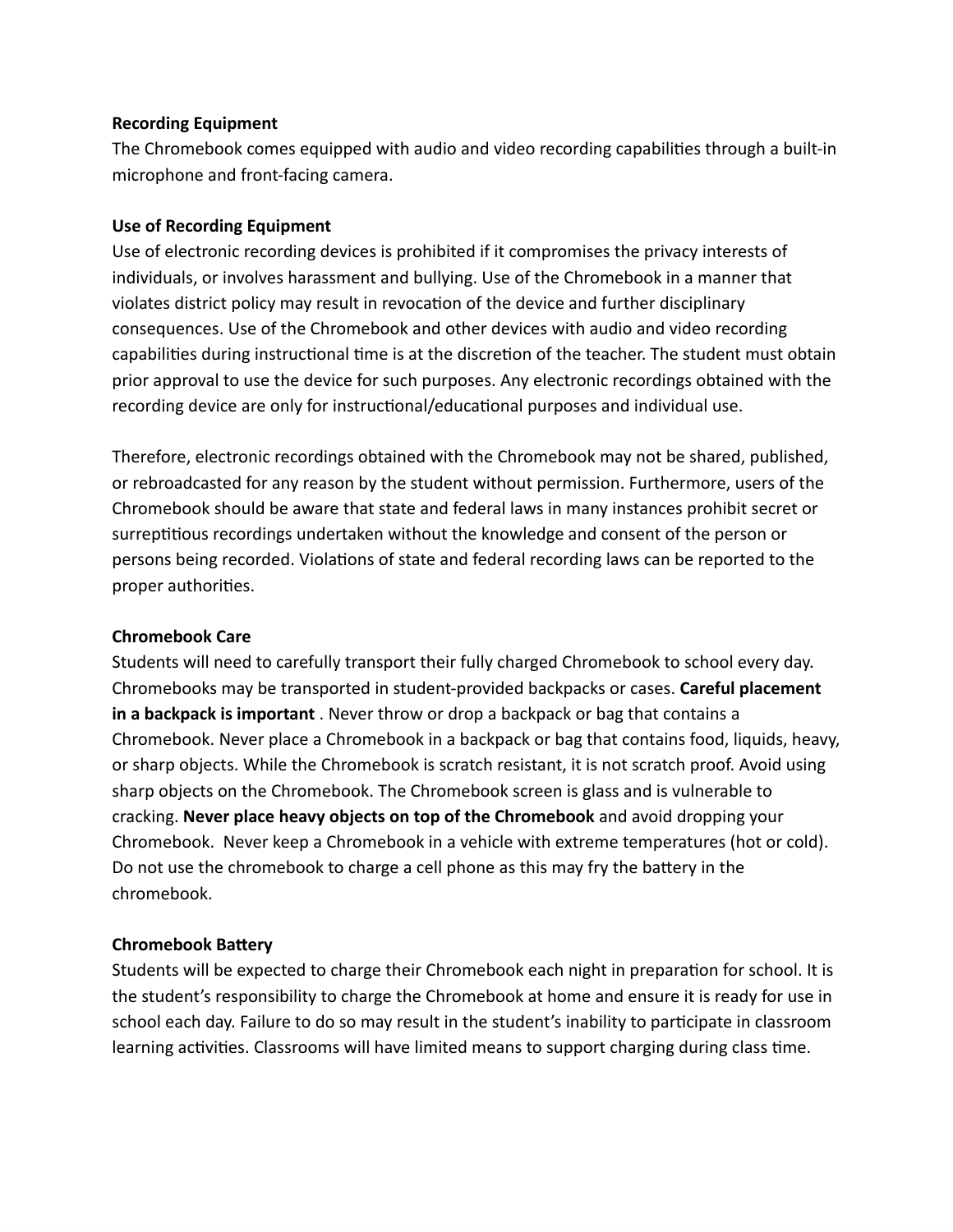# **Cleaning the Chromebook**

Avoid exposing the Chromebook to moisture or liquids. Avoid applying liquids to the Chromebook surface. The Chromebook should be cleaned with a soft cloth. If necessary, slightly dampen the cloth. Avoid getting moisture in the openings. Do not use window cleaners, household cleaners, aerosol sprays, solvents, alcohol, ammonia, or abrasives to clean the Chromebook. Use of unapproved cleaners may remove the protective film covering the screen of the Chromebook.

# **Keeping the Chromebook Secure:**

- Never leave a Chromebook unattended.
- When not in your personal possession, the Chromebook should be in a secure, locked environment.
- Chromebooks are configured for individual use, utilizing an MCSD Google Apps for Education account. Personal account use is not feasible or allowed.

● Student passwords are the same as their MCSD computer login password, which helps to secure personal information and files. Students are responsible for remembering their passwords. Unless requested by the teacher or District personnel, students should not share their password with others.

# **Identifying Chromebooks**

Each Chromebook has a unique identification number and at no time should identifying labels be modified or removed. There will be an approved means for students to identify their Chromebook. Students may not decorate and individualize devices with stickers or other items. Students will be fined for modifications, damage or personalization.

# **Lost/Stolen/Damaged Chromebooks:**

Many families may have questions about what they would need to pay if a student's 1:1 device is damaged, lost, or stolen. Normally, as with textbooks, a student would be charged a fine to cover the actual repair or replacement costs for school-issued materials.

# **Troubleshoot/Diagnose/Repair**

Make sure that only school district personnel troubleshoot, diagnose, or repair your borrowed device. Do not allow third party service people to handle your assigned Chromebook. This will void the warranty and you will be responsible for all damage associated with the device. *Any attempt to alter the current configuration either physically or mechanically is strictly prohibited.*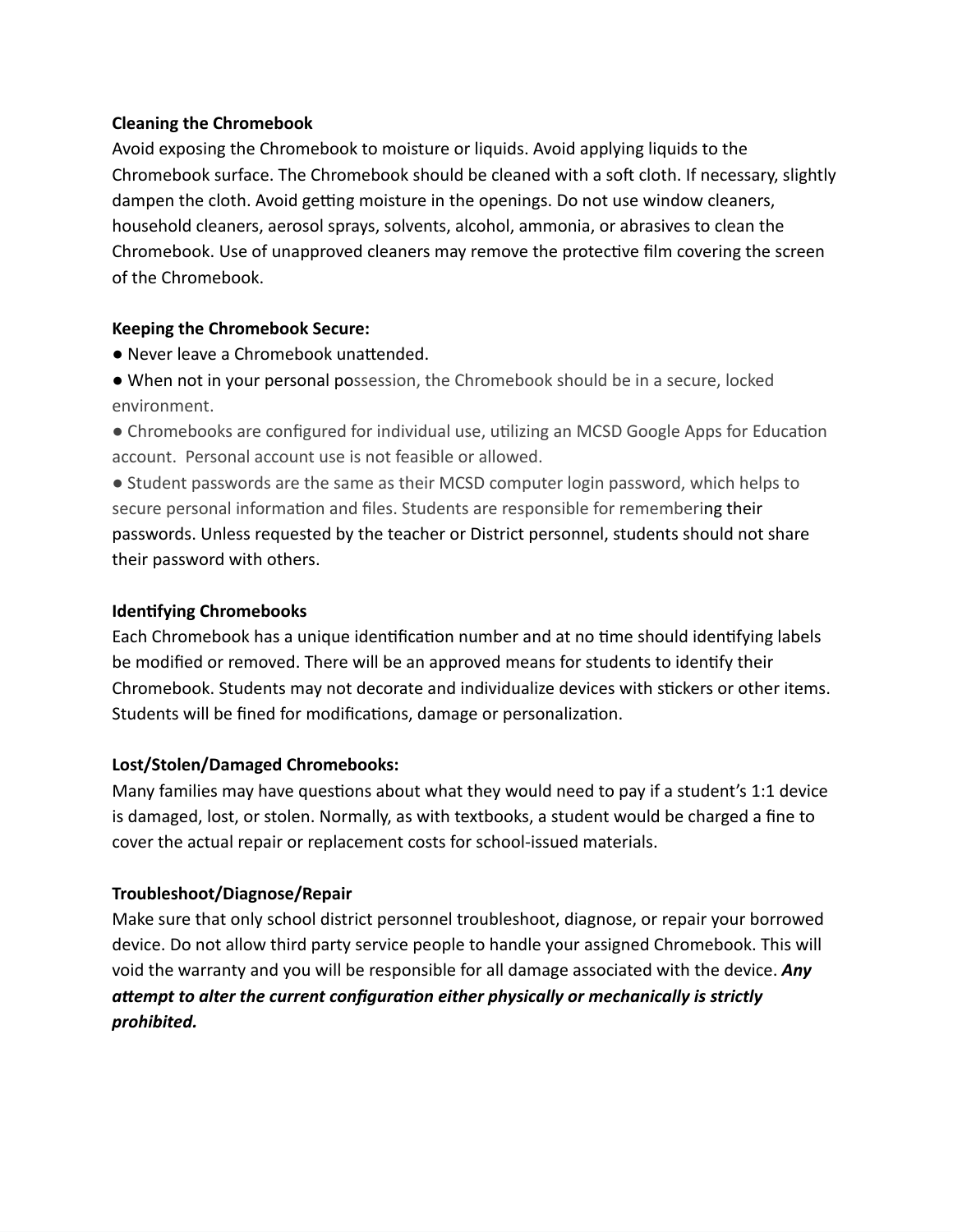#### **Home Network/Wireless Usage**

● MCSD #404 Chromebooks are designed to work as a single, independent workstation in a home wireless network that allows for such.

● MCSD #404 Chromebooks will connect to home wireless networks if the wireless network is open or only requires a network key, or passcode, to connect.

● Do not attempt to reconfigure any device settings or operating system defaults, even if your home network calls for it.

● Many public destinations now offer free public Wi-Fi to its patrons that can provide your device Internet access away from school.

● MCSD #404 devices cannot be used with Wi-Fi networks that require installation of networking software, reconfiguration of security settings, or manually assigning an IP address.

● Chromebooks do not have Ethernet ports, so by default, a wired home network cannot be used. If a wireless network is not available, a USB/Ethernet adapter can be purchased to facilitate network access at home.

#### **Content Filtering:**

The district has the authority to monitor the online activities of minors and operate a technology protection measure ("content filter") on the network and all district technology with Internet access. The content filter will be used to protect against access to visual depictions that are obscene or harmful to minors or are child pornography. Content filters are not foolproof, and the district cannot guarantee that users will never be able to access offensive materials using district equipment. Evading or disabling, or attempting to evade or disable, a content filter installed by the district is prohibited. More information can be found in the Acceptable Use Guidelines for Electronic Networks document which is available on the district webpage. Through the District's student-issued Google Apps for Education account, the district's content filter will filter content on student Chromebooks even when they are off the district's network and connected to the Internet.

Because of the nature of the Internet, no content filter is foolproof. Although the content filter will provide a degree of protection to the user and the device, the user assumes responsibility for accessing content that is not school-related, whether blocked by the filter at that particular time or not. Disciplinary consequences in accordance with Board policy may occur for attempting to access unauthorized or inappropriate Internet sites. Attempts to disable, reconfigure, or circumvent the content filter is a violation of the Acceptable Use Policy and aforementioned device usage practices as defined above and can result in disciplinary action.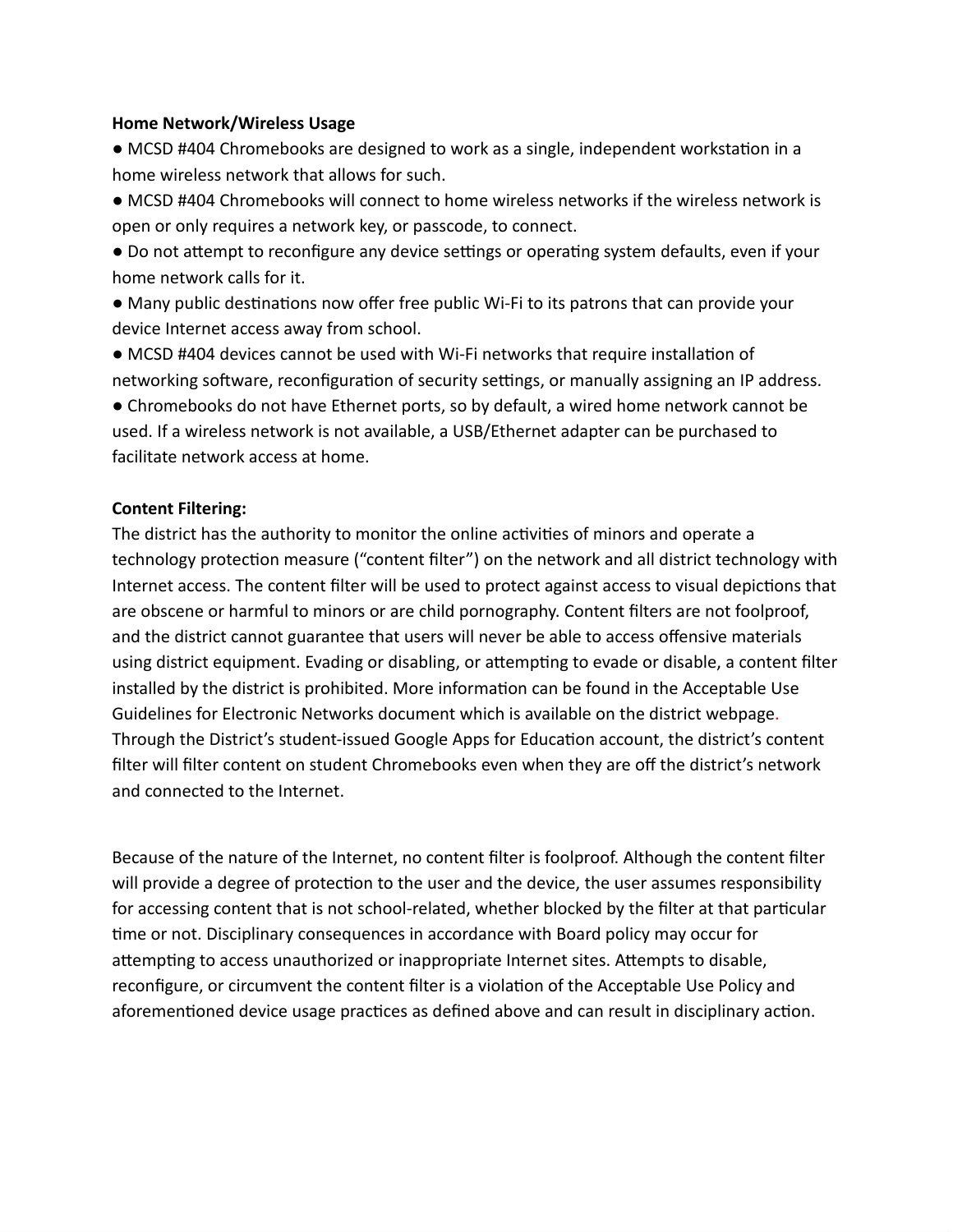## **MCSD 1:1 Student/Parent Agreement**

Mercer County School District #404 (MCSD #404) will provide students a Google Chromebook for use both at school and at home to support learning. This is part of District 404's Digital Transformation Initiative. This document provides guidelines and expectations for students and families who are issued district Chromebooks.

All students must comply with existing board of education policies, including but not limited to 6:235 - Authorization for Electronic Networks Access, and 7:190 - Student Discipline. All of these policies can be found on the district website at www.mercerschools.org. In addition, all applicable guidelines and handbook language apply, including Acceptable Use Guidelines for Electronic Networks.

Our expectation and belief is that students will responsibly use district technology and that they understand the appropriate and acceptable use of both the technology and district networks. We also expect that students will keep their district-issued devices safe, secure and in good working order.

Additional responsibilities and guidelines specific to 1:1 are listed below.

# **RESPONSIBILITIES**: The student will:

- 1. Adhere to these guidelines each time the device is used at home and at school.
- 2. Charge their 1:1 device at home nightly and bring it to school each day with a full charge (classrooms do not have the capacity to charge devices during the day).
- 3. Use appropriate language in all communications avoiding profanity, obscenity and offensive or inflammatory speech. Cyber bullying, including personal attacks or threats toward anyone made while using either district- owned or personally-owned technology, is to be reported to responsible school personnel. Communication should be conducted in a responsible, ethical and polite manner.
- 4. Respect the Internet filtering and security measures included on all district devices and student accounts. All student 1:1 computing devices provided by the District are configured so that Internet content is filtered both when the student is at school and when on any other public or private network.
- 5. Use technology only for school-related purposes during the instructional day while refraining from use related to personal, commercial, or political purposes.
- 6. Follow copyright laws and fair-use guidelines. Students should only download music, video or other content which is related to classroom assignments and which students are authorized or legally permitted to use.
- 7. Understand that district technology, student files, and student activity may be viewed, monitored or archived by the district at any time. You must make your 1:1 device available for inspection if requested by any administrator or teacher.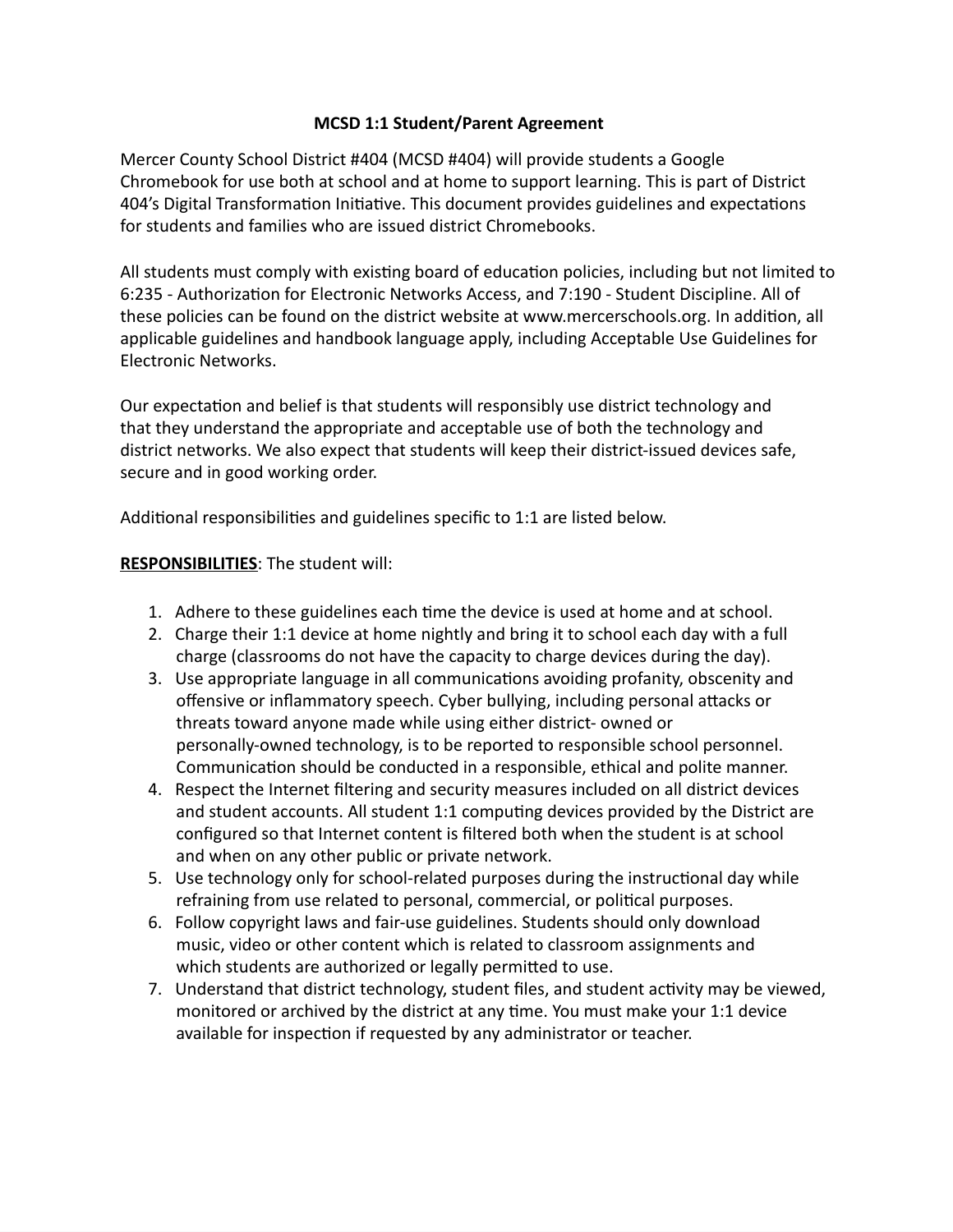# **RESTRICTIONS:** The student will not:

- 1. Mark, deface, or place stickers on the Chromebook, or related accessories.
- 2. Reveal or post identifying personal information, files or communications to unknown persons through email or the Internet.
- 3. Attempt to override, bypass or otherwise change the Internet filtering software, device settings, or network configurations.
- 4. Attempt access to networks and other technologies beyond their authorized access. This includes attempts to use another person's account and/or password or access secured wireless networks.
- 5. Share passwords or attempt to discover passwords. Sharing a password is not permitted and could make you subject to disciplinary action and liable for the actions of others if problems arise with unauthorized use.
- 6. Download and/or install any programs, files, or games from the Internet or other sources onto any district- owned technology. This includes the intentional introduction of computer viruses and other malicious software.
- 7. Tamper with computer hardware or software, attempt unauthorized entry into computers, and/or vandalize or destroy the computer or computer files. Intentional or negligent damage to computers or software may result in criminal charges.
- 8. Attempt to locate, view, share, or store any materials that are unacceptable in a school setting. This includes but is not limited to pornographic, obscene, graphically violent, or vulgar images, sounds, music, language, video or other materials. The criteria for acceptability is demonstrated in the types of material made available to students by administrators, teachers, and the school media center.

Despite these restrictions, students sometimes choose to tamper with the security and software settings on their devices. In addition to the workload placed on district staff to repair or restore these devices, this misbehavior directly impacts student learning, as students who tamper with their devices are often unable to do assigned classwork both in the classroom and at home.

In addition to the specific requirements and restrictions detailed above, it is expected that students and families will apply common sense to the care and maintenance of district-provided 1:1 technology. In order to keep Chromebooks secure and damage-free, please follow these additional guidelines:

- Do not loan your 1:1 device or charger and cords to anyone else.
- Avoid having the device in any extreme temperatures.
- Do not leave the 1:1 device in a vehicle or leave it unattended at any time.
- Do not eat or drink while using the 1:1 device or have food or drinks in close proximity.
- Keep your 1:1 device away from locations like table edges, floors, seats or pets.
- Do not stack objects on top of your 1:1 device, leave it outside, or use near water.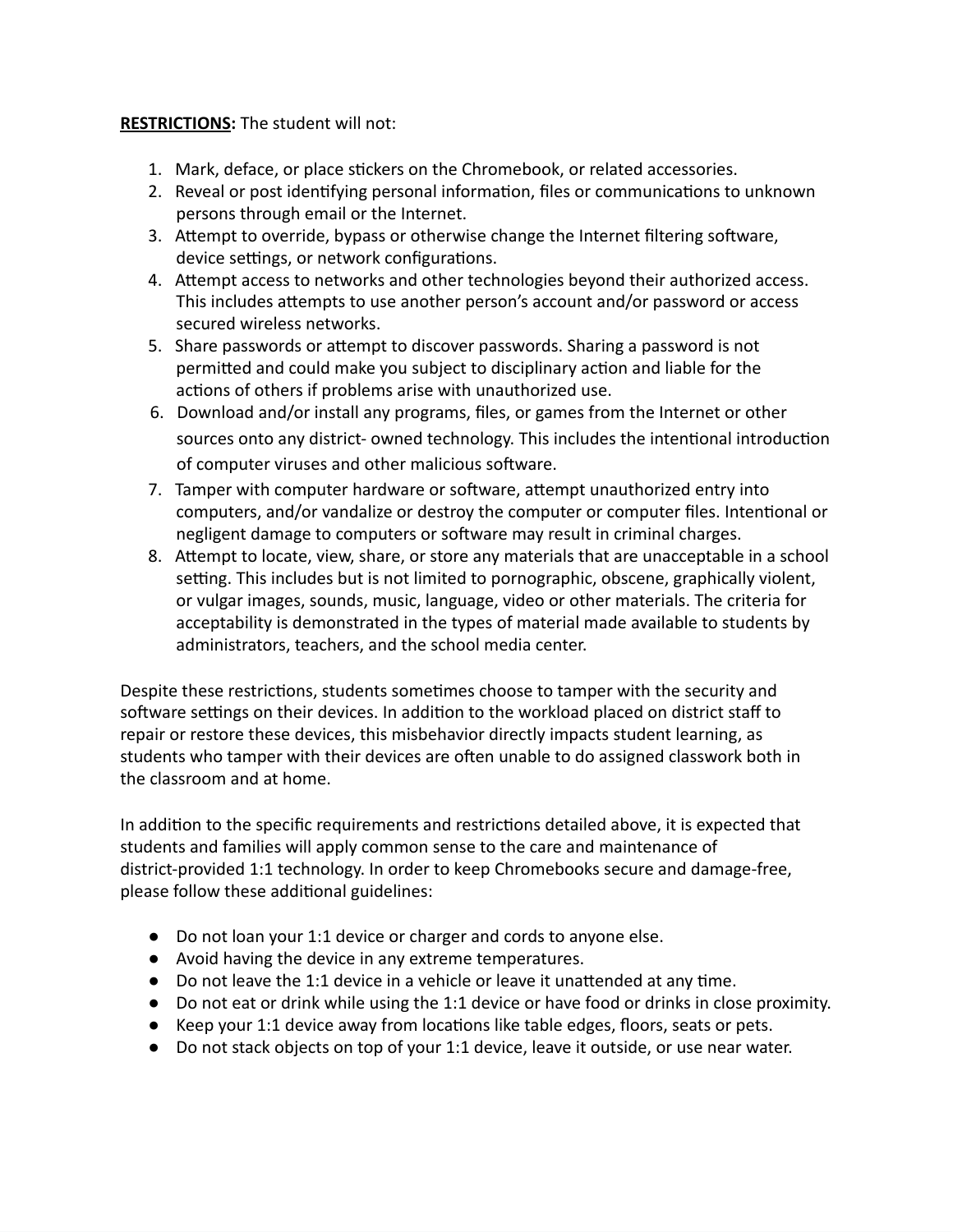Despite these safeguards, we understand there is always a risk that district-provided 1:1 technology may be damaged, lost or stolen. As with any district issued resource, students are financially responsible for loss/theft, or damage of the 1:1 device.

MCSD #404 is not responsible for any loss resulting from the use of district-issued technology and makes no guarantees that the technology or the district network systems that support student use will be available at all times. By signing this policy you agree to abide by the conditions listed above and assume responsibility for the care and proper use of MCSD #404 district- issued technology. You understand that should you fail to honor all the terms of this Policy, access to 1:1 technology, the Internet, and other electronic media may be denied in the future. Furthermore, students may be subject to disciplinary action outlined in the MCSD #404 Student Code of Conduct and Board Policy 6:235.

#### **Student FAQ on 1:1 Technology Plan**

District 404 has implemented a plan to provide each student in grades seven through twelve with a Chromebook this fall. The plan is part of the district's digital transformation necessary to prepare students for the future. The Chromebooks will be used as a tool to enhance student learning experiences and promote effective use of technology to inform instruction, with the ultimate goal of improving academic performance.

#### **What if I forget the device at home?**

Students are expected to bring their devices to school every day with a full charge. If a student forgets his or her device, they should simply inform their teacher. Schools will not be providing loaners. The only time a loaner will be provided is when the Chromebook is being sent out for repairs.

#### **What do I do if my device is damaged, lost or stolen?**

If a student's device is experiencing a technical issue, the student should inform the teacher to troubleshoot the problem. If further assistance is required, the teacher will fill out a request for technical assistance. A loaner will be provided should the Chromebook be sent out for repair. Should a device become broken due to neglect or intentional damage, the district may charge the student the cost of repair. If a device is lost or stolen, the student or their parents should report this to the school administration as soon as possible.

#### **Where do I store my device?**

You should store your device in your locker when it is not being used. If you are not using it in a classroom, do not put your Chromebook on the floor. Keep it on your desk or if there is a tray under your chair. Some teachers may develop places within the classroom for Chromebook storage.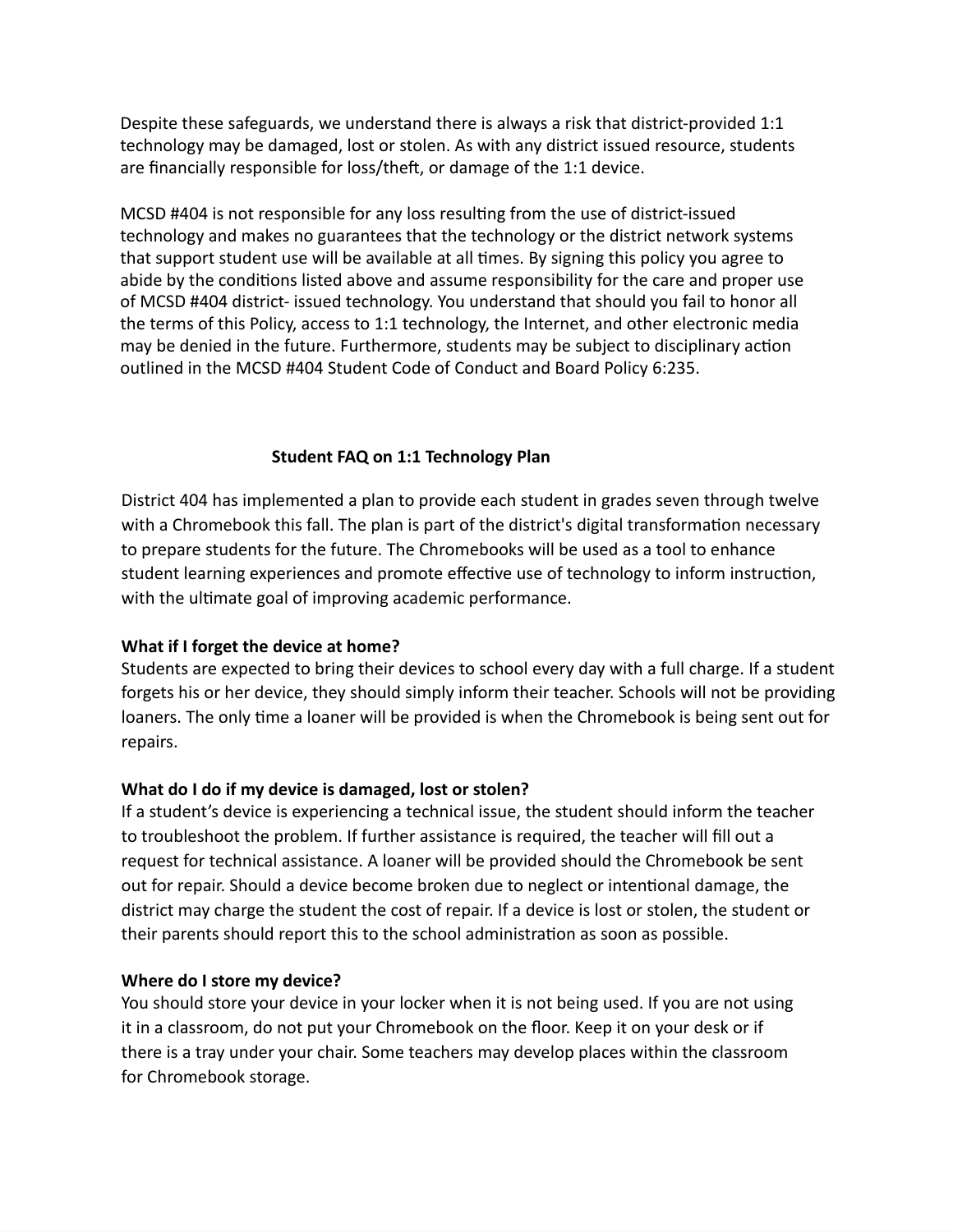## **What is the battery life of my Chromebook?**

The battery, when fully charged, should last between 8-10 hours.

# **What do I do if I can't log in to my Chromebook?**

If you can't log in to your Chromebook, your first step should be to completely turn the Chromebook off. Try to log back in after shutting down and turning the computer back on. If you are still unable to log on, please inform your teacher and they will troubleshoot with you.

# **Can I bring my own device?**

Teachers will be planning for their instruction knowing that the Chromebook is the tool that will be used for digital learning. The Chromebook will be the device students are expected to use.

# **Can I use my Chromebook to play games?**

The primary use of the Chromebook is for educational purposes only.

# **Can I share my Chromebook with a friend?**

All students will have their own device. Unless directed by a teacher, students should not share their Chromebook.

# **What if I do not have Internet access at home?**

Google Docs allows the user to work in offline mode so that students can complete classwork at home, even without Internet access. Files are saved locally to the Chromebook, then automatically updated the next time a wireless connection is detected. When not connected to the Internet, students can edit their documents and presentations, but spreadsheets, are view only. Students should ask their parents to contact the building principal to explore options for obtaining Internet access for home if needed.

# **What do I do if my battery runs out of charge during the school day?**

If your Chromebook runs out of charge, please inform your teacher. Remember, the expectation is that students bring their Chromebook to school fully charged.

# **How will I be trained to use my Chromebook in class?**

Teachers will work with students on how to use their Chromebooks as well as Google Apps for Education.

# **Can I personalize my Chromebook with sticker or other items?**

The Chromebook should not be personalized with stickers or anything else that will alter the device.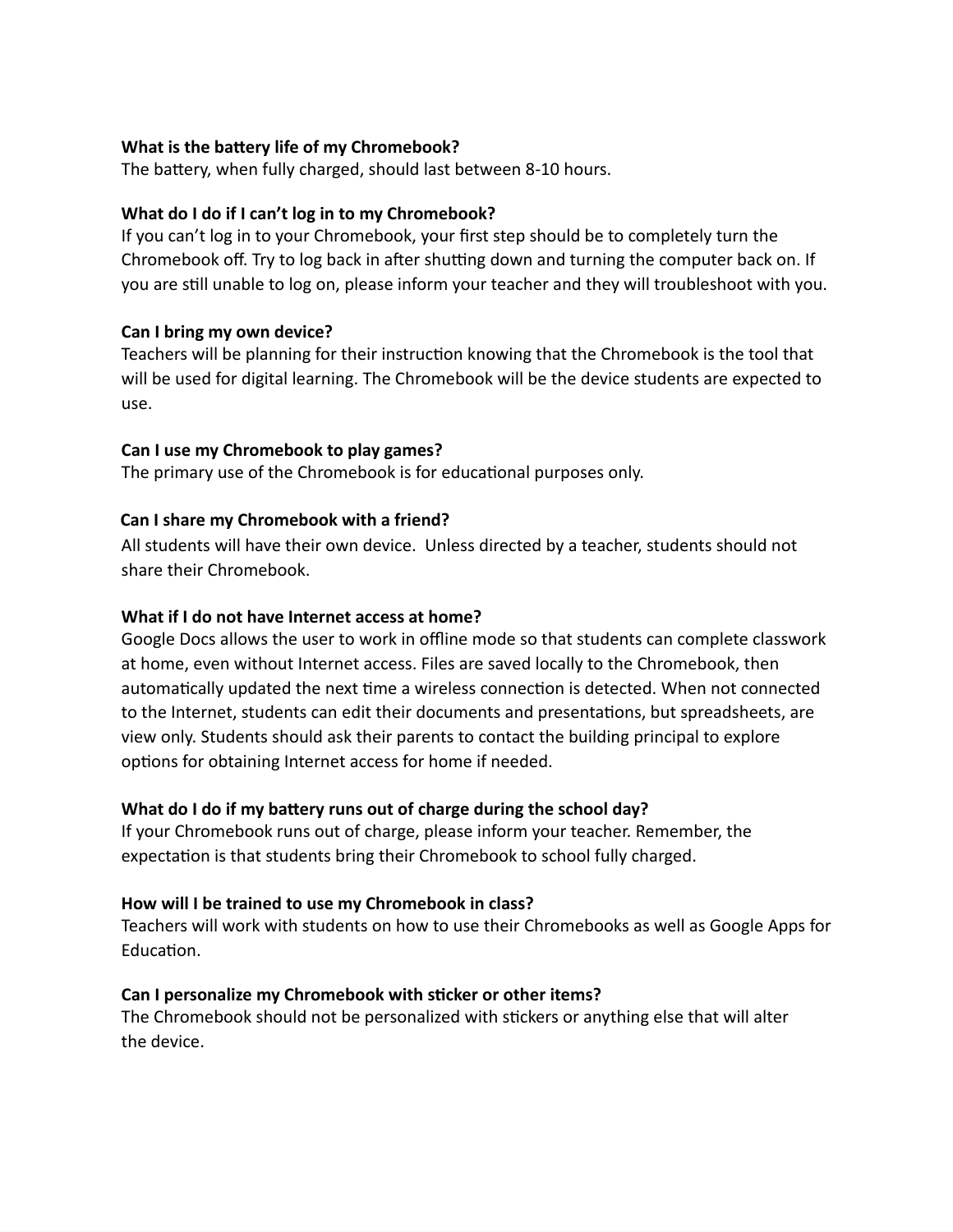## **Can I use my Chromebook outside of school?**

Your Chromebook will work with any Wi-Fi hotspot. Please always keep in mind the components of good digital citizenship.

# **Will I be able to keep the Chromebook over the summer?**

Chromebooks will be collected at the end of each school year.

## **If all Chromebooks look the same, how can we tell them apart?**

Every Chromebook has a District 404 sticker attached to it with a code that is connected to the student. Although students are not allowed to personalize the outside of their device, they are able to personalize the screen saver.

# **Will the district be able to view my online activity at school and away from school?**

Chromebooks are district issued and owned devices to be used for educational purposes. The Chromebook is designed to work with the same web filter both inside and outside of school. There should be no expectation of privacy with regard to use of the Chromebook.

#### **Can I print from my Chromebook?**

The print feature of the Chromebook has been disabled. At times, the print feature may be turned on, allowing students to print. Students may not always be able to print from their device daily; however, there will be computers in the library that students may print from.